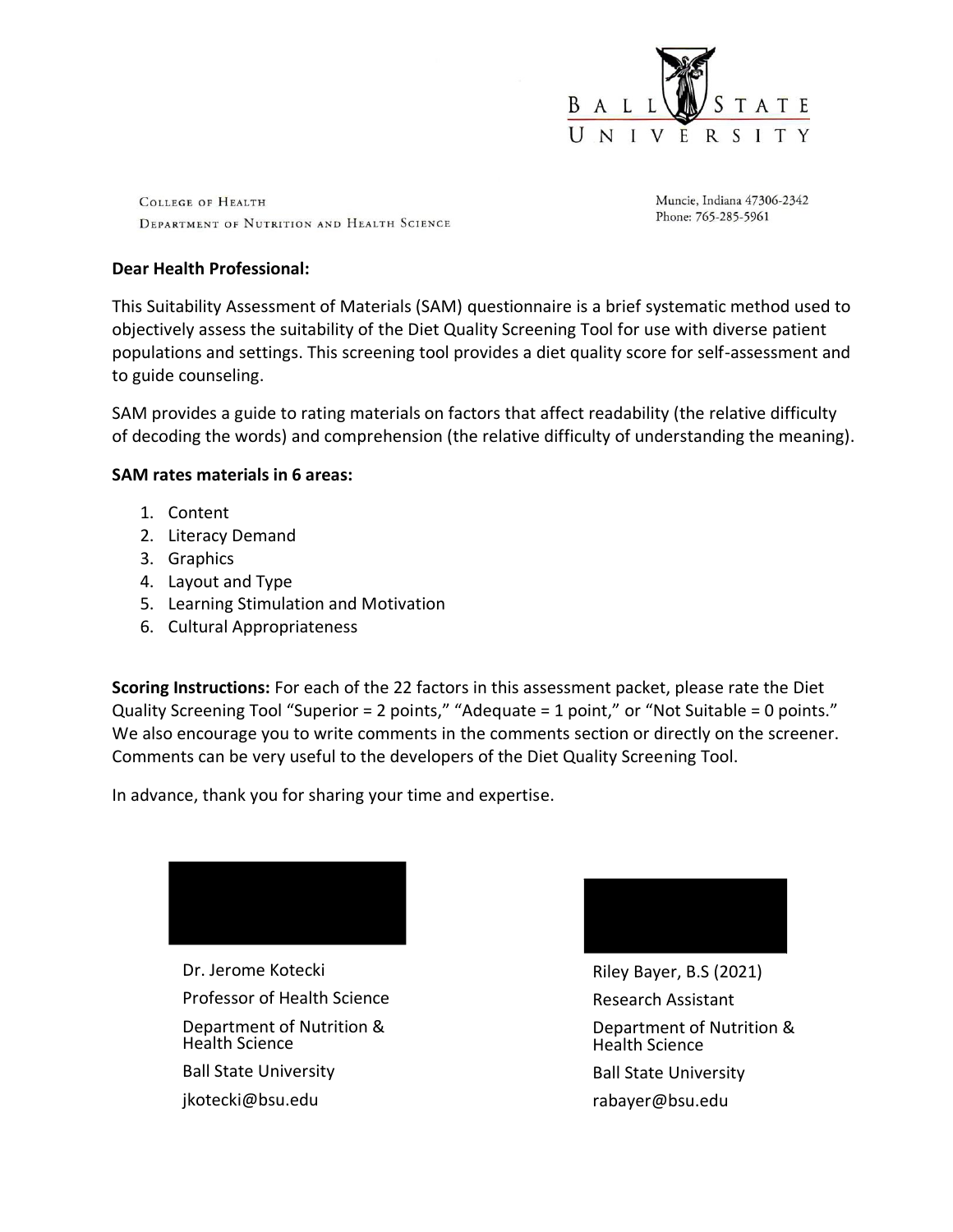### **Content**

**1. Purpose:** It is important that readers understand the purpose of the materials. If they do not clearly perceive the purpose, they may miss the main points.

*Circle one*:

| $2 =$ Superior         | Purpose is explicitly stated in the title, cover illustration or introduction. |
|------------------------|--------------------------------------------------------------------------------|
| $1 = \text{Adequate}$  | Purpose is not explicit. It is implied or multiple purposes are stated.        |
| $0 = Not$ Suitable     | No purposed is stated in the title, illustration or introduction.              |
| $N/A = Not Applicable$ | This question does not apply to the Diet Quality Screening Tool.               |
|                        |                                                                                |

*Comments*:

**2. Content Topics:** Adult learners usually want to solve their immediate problems, rather than learn medical facts. The content of most interest and use to readers is behavior information to help solve their problems.

| $2 =$ Superior         | Majority of material is application of knowledge aimed at desirable reader behavior. |
|------------------------|--------------------------------------------------------------------------------------|
| $1 =$ Adequate         | At least 40% of content topics focus on desirable behaviors or actions.              |
| $0 = Not$ Suitable     | Nearly all topics focus on non-behavior facts.                                       |
| $N/A = Not Applicable$ | This question does not apply to the Diet Quality Screening Tool.                     |
| Comments:              |                                                                                      |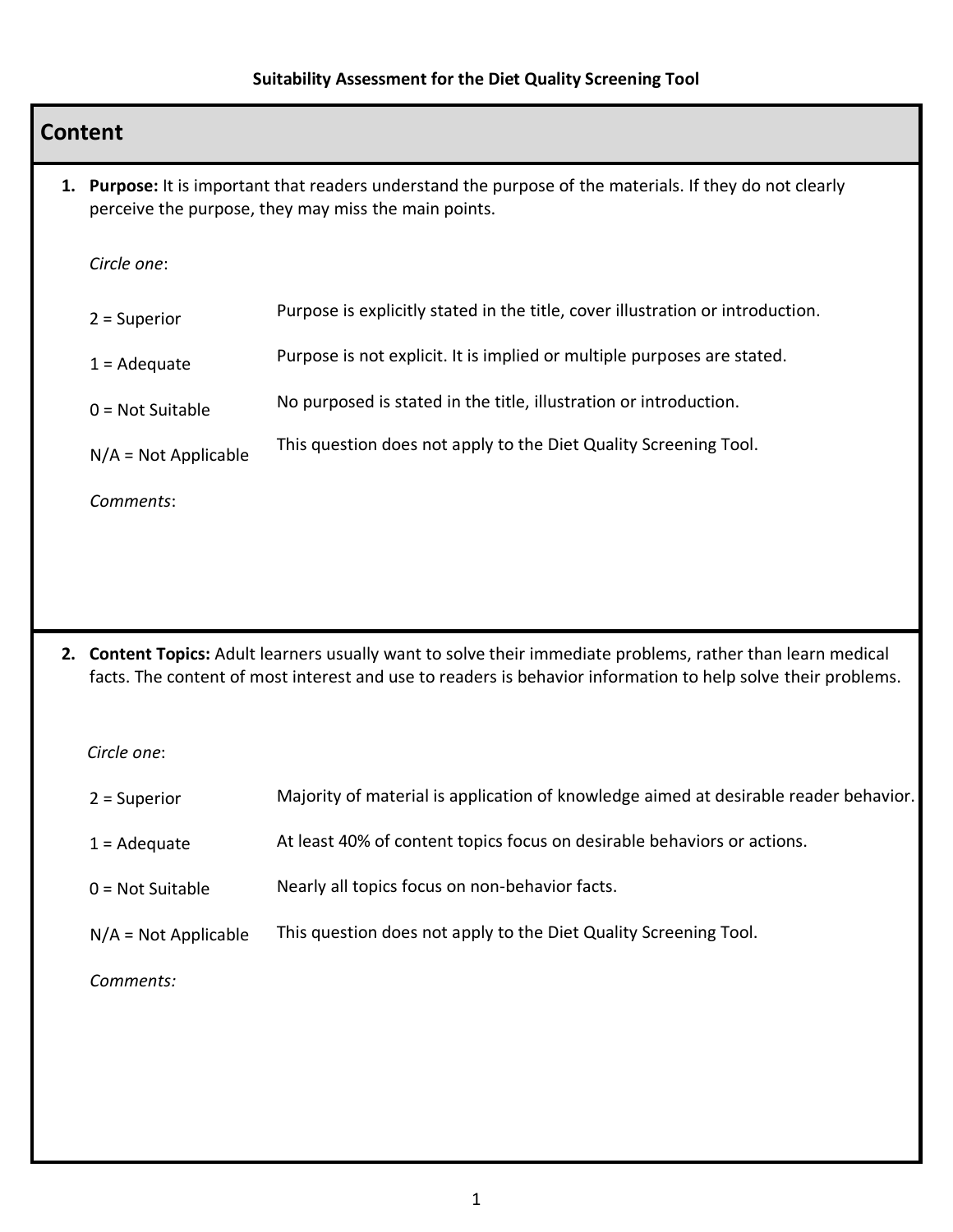**3. Scope:** Scope is limited to purpose or objective(s).

*Circle one:* 

| $2 =$ Superior         | Scope is limited to essential information directly related to the purpose.             |
|------------------------|----------------------------------------------------------------------------------------|
| $1 = \text{Adequate}$  | Scope is expanded beyond the purpose; no more than 40% is nonessential<br>information. |
| $0 = Not$ Suitable     | Scope is far out of proportion to the purpose and time allowed.                        |
| $N/A = Not Applicable$ | This question does not apply to the Diet Quality Screening Tool.                       |
| Comments:              |                                                                                        |

**4. Summary & Review:** A review offers readers a chance to see the key points in other words, examples, or visuals and increases comprehension.

*Circle one:*

- 2 = Superior Summaries are included and retell key message in different words or examples.
- 1 = Adequate Some key topics are reviewed.
- $0 = Not$  Suitable No summary or review is included.
- N/A = Not Applicable This question does not apply to the Diet Quality Screening Tool.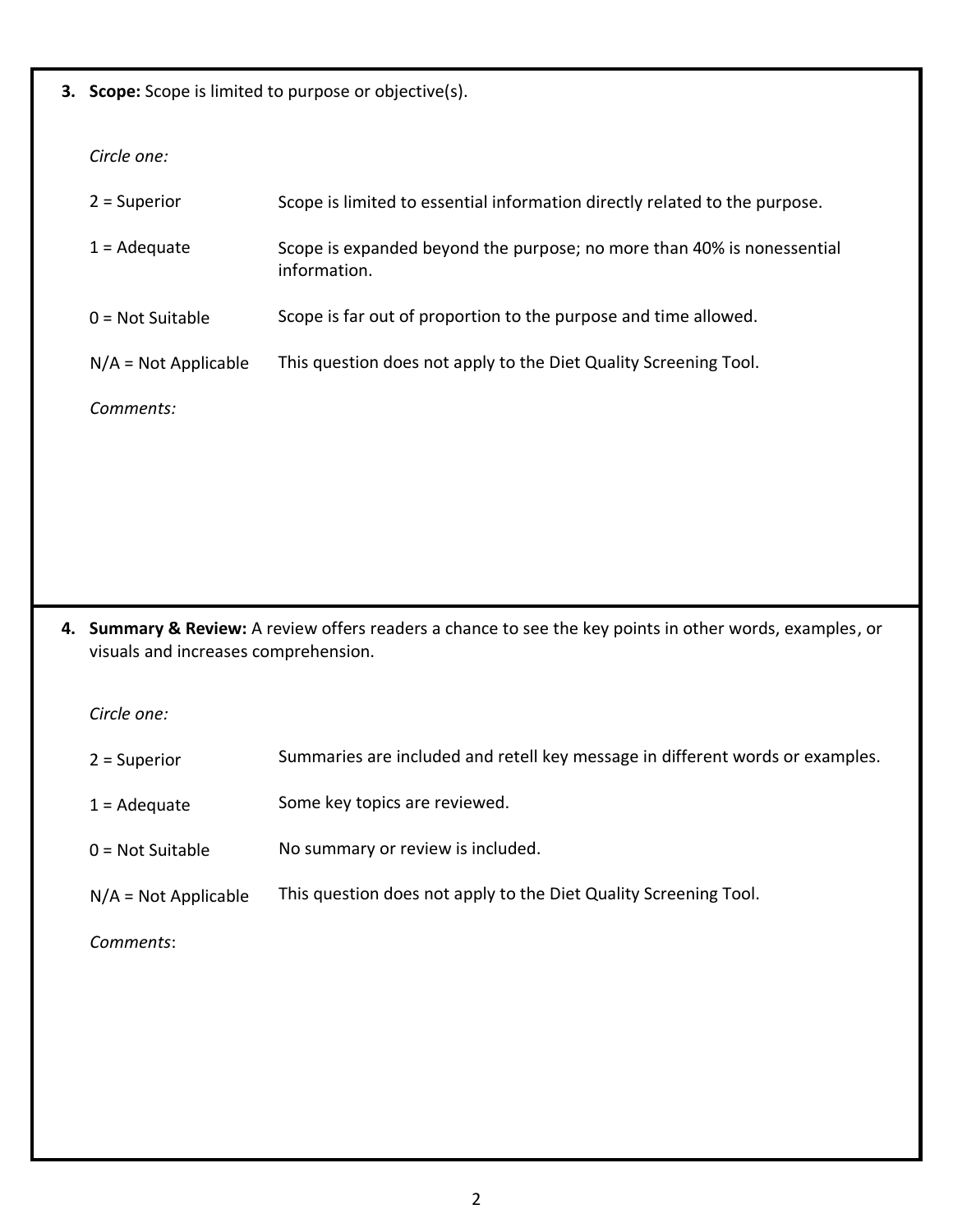## **Literacy Demand**

#### **5. Reading Level:** The reading level is a critical factor in comprehension.

 *Circle one*:

|    | $2 =$ Superior                                                                                                                                                                          | 5 <sup>th</sup> grade level or lower.                                                                |
|----|-----------------------------------------------------------------------------------------------------------------------------------------------------------------------------------------|------------------------------------------------------------------------------------------------------|
|    | $1 = \text{Adequate}$                                                                                                                                                                   | $6th$ to $8th$ grade.                                                                                |
|    | $0 = Not$ Suitable                                                                                                                                                                      | $9th$ grade or above.                                                                                |
|    | $N/A = Not Applicable$                                                                                                                                                                  | This question does not apply to the Diet Quality Screening Tool.                                     |
|    | Comments:                                                                                                                                                                               |                                                                                                      |
|    |                                                                                                                                                                                         |                                                                                                      |
|    |                                                                                                                                                                                         |                                                                                                      |
|    |                                                                                                                                                                                         |                                                                                                      |
| 6. | Writing Style: Conversational style and active voice are easy to understand. Passive voice, embedded<br>information and long or multiple phrases slow reading and reduce comprehension. |                                                                                                      |
|    | Circle one:                                                                                                                                                                             |                                                                                                      |
|    | $2 =$ Superior                                                                                                                                                                          | Conversational style and active voice are used throughout. Simple sentences<br>are used extensively. |

| $1 = \text{Adequate}$  | About half the text uses conversational style and active voice. Less than half of<br>sentences are complex with long phrases. |
|------------------------|-------------------------------------------------------------------------------------------------------------------------------|
| $0 = Not$ Suitable     | Passive voice used throughout. Over half of sentences have long or multiple<br>phrases.                                       |
| $N/A = Not Applicable$ |                                                                                                                               |

This question does not apply to the Diet Quality Screening Tool.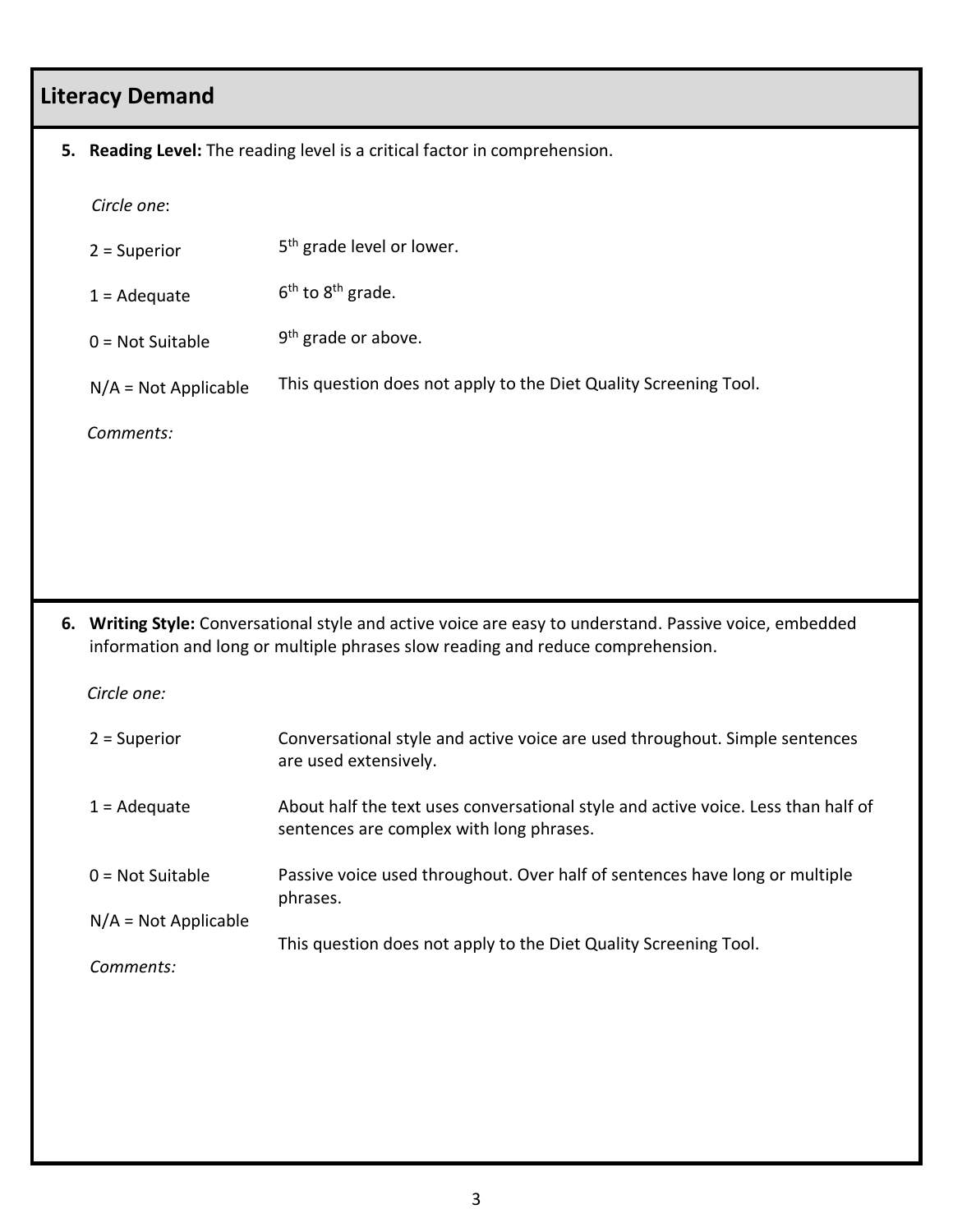**7. Sentence Construction: C**ontext is given before new information. We learn new facts and behaviors more quickly when told the context first. Example: "To stop the bleeding (context first), apply pressure to the wound" (new information).

 *Circle one:* 

| $2 =$ Superior         | Consistently provides context before presenting new information. |
|------------------------|------------------------------------------------------------------|
| $1 = \text{Adequate}$  | Provides context first about half the time.                      |
| $0 = Not$ Suitable     | Context is provided last or not at all.                          |
| $N/A = Not Applicable$ | This question does not apply to the Diet Quality Screening Tool. |
| Comments:              |                                                                  |

**8. Vocabulary:** Common explicit words are used (example: use *doctor* instead of *physician*). Few or no words express general terms such as categories (example: use *beans* instead of *legumes*), and value judgment (use *pain that lasts more than 5 minutes* instead of *excessive pain*). Imagery words are used because these are words people can "see" (example: use *runny nose* instead of *excess mucus*).

*Circle one:*

| $2 =$ Superior         | Common words are used all the time. Technical, category, value judgement<br>words are explained. Imagery words are used.                           |
|------------------------|----------------------------------------------------------------------------------------------------------------------------------------------------|
| $1 =$ Adequate         | Common words are used frequently. Technical, category, value judgement<br>words are explained sometimes. Some jargon or social math is used.       |
| $0 = Not$ Suitable     | Uncommon words are used frequently. No explanation or examples are given<br>for technical, category, value judgement words. Extensive jargon used. |
| $N/A = Not Applicable$ | This question does not apply to the Diet Quality Screening Tool.                                                                                   |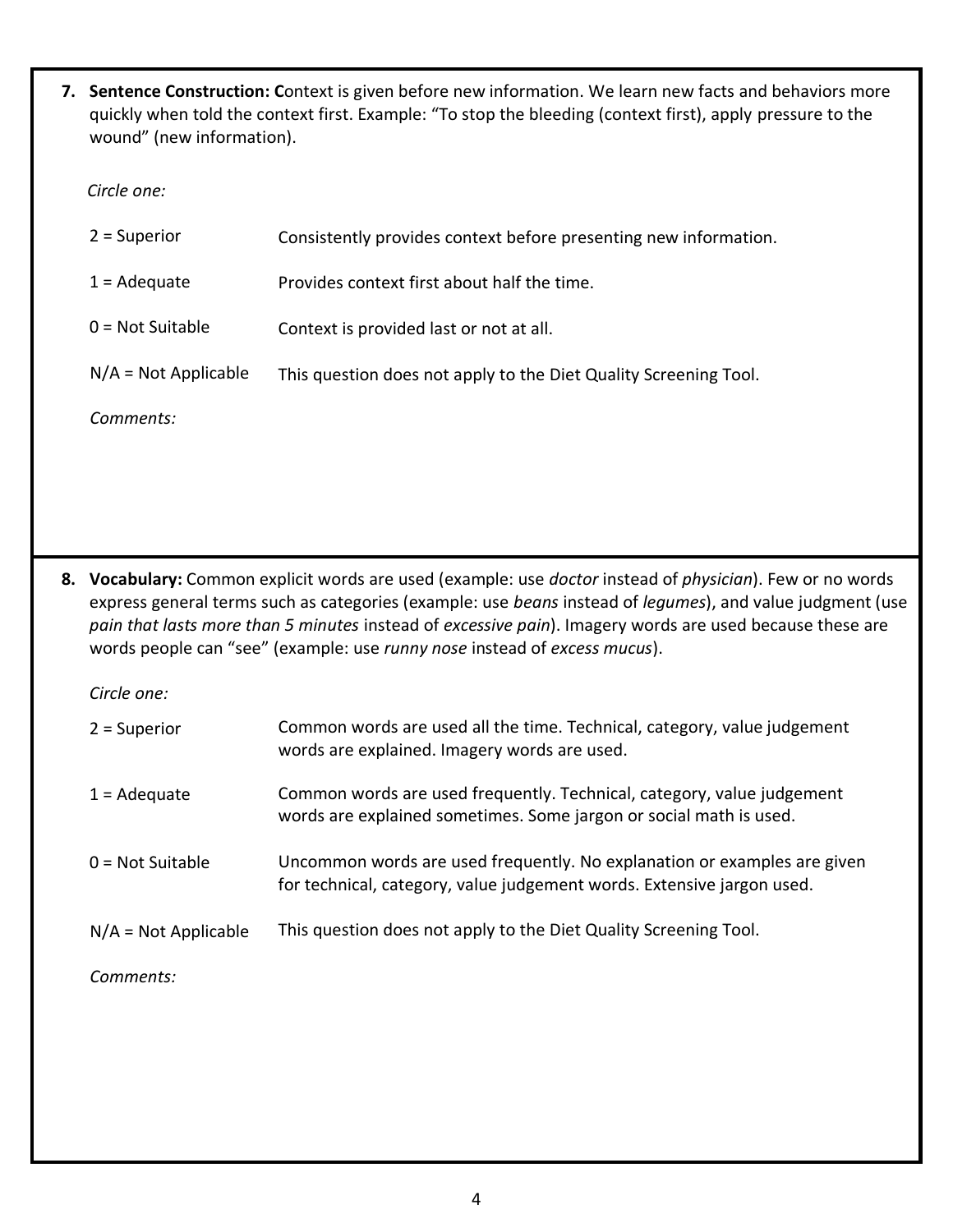**9. Learning Enhanced by Advance Organization (Road Signs):** Headers or topic captions tell very briefly what is coming next. These "road signs" make the text look less intimidating and prepare the reader's thought process to expect the announced topic.

*Circle one:* 

| $2 =$ Superior         | Nearly all topics are preceded by an advance organizer (a statement<br>that tells what's next). |
|------------------------|-------------------------------------------------------------------------------------------------|
| $1 = \text{Adequate}$  | About 50% of topics are preceded by an advance organizer.                                       |
| $0 = Not$ Suitable     | Few or no advance organizers are used.                                                          |
| $N/A = Not Applicable$ | This question does not apply to the Diet Quality Screening Tool.                                |
|                        |                                                                                                 |

*Comments:*

### **Graphic and Illustrations**

**10. Front Page Graphics Show Purpose:** People *do* judge a book by its cover. The front page can often be a deciding factor in a reader's attitude toward, and interest in, the materials.

| $2 =$ Superior         | The front page:<br>Is friendly.<br>$\bullet$<br>Attracts attention.<br>Clearly portrays the purpose of the material.<br>$\bullet$ |
|------------------------|-----------------------------------------------------------------------------------------------------------------------------------|
| $1 = \text{Adequate}$  | The front page has one or two of the superior factors.                                                                            |
| $0 = Not$ Suitable     | The front page has none of the superior factors.                                                                                  |
| $N/A = Not Applicable$ | This question does not apply to the Diet Quality Screening Tool.                                                                  |
| Comments:              |                                                                                                                                   |
|                        |                                                                                                                                   |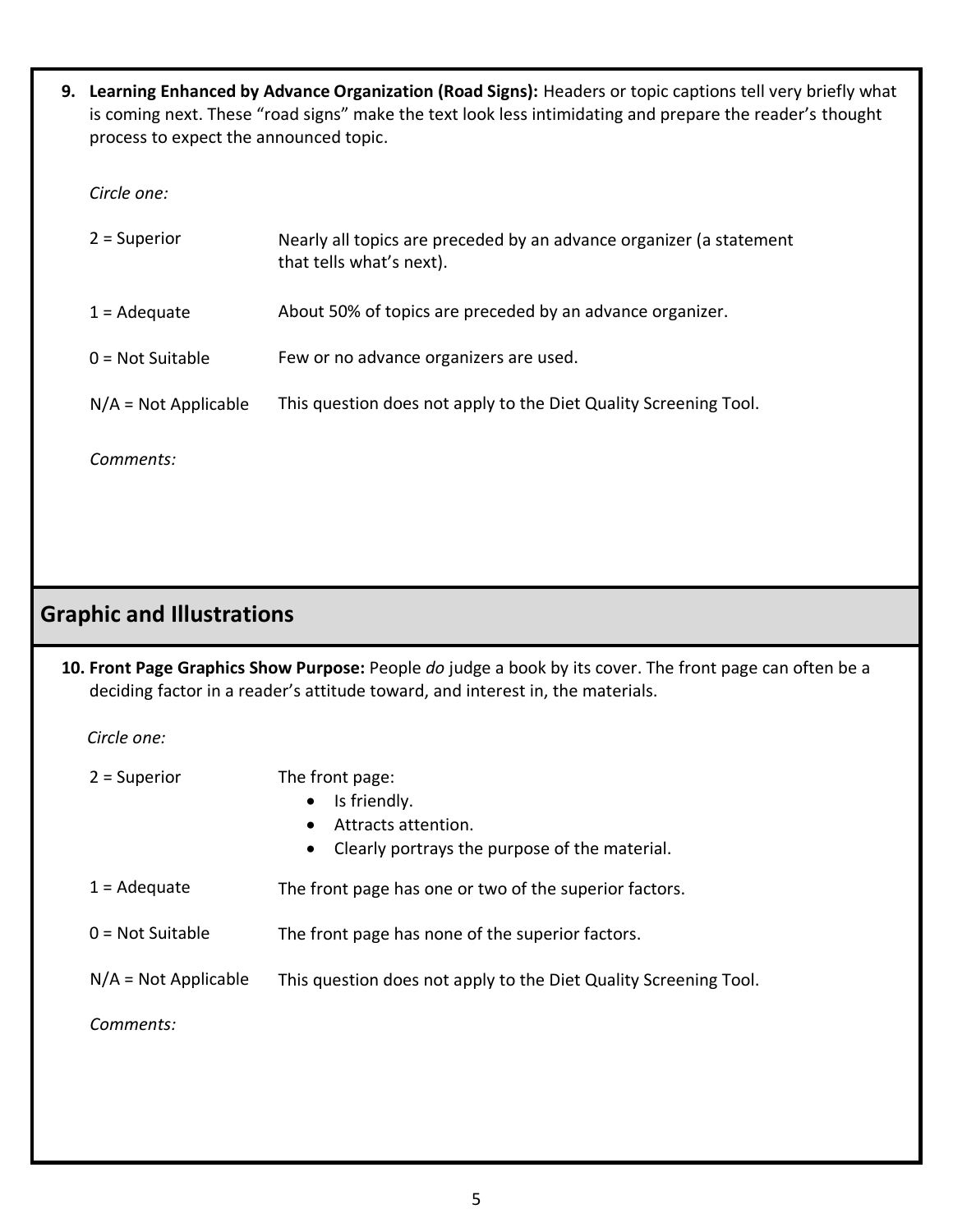**11. Type of Graphics/ Illustrations:** Simple line drawings can promote realism without distracting details. Visuals are accepted and remembered better when they portray what is familiar and easily recognized. Viewers may not recognize the meaning of medical drawings or abstract symbols.

*Circle one:* 

| $2 =$ Superior         | Includes both factors:<br>Simple adult-appropriate line drawings/sketches are used.<br>Illustrations are likely to be familiar to readers.<br>$\bullet$ |
|------------------------|---------------------------------------------------------------------------------------------------------------------------------------------------------|
| $1 =$ Adequate         | One of the superior factors is missing.                                                                                                                 |
| $0 = Not$ Suitable     | None of the superior factors is present.                                                                                                                |
| $N/A = Not Applicable$ | This question does not apply to the Diet Quality Screening Tool.                                                                                        |
| Comments:              |                                                                                                                                                         |

**12. Relevance of Illustrations:** Nonessential detail such as room backgrounds, elaborate borders, and unneeded color can be a distraction and cause the viewer's eyes to be drawn away from the key points. Illustrations should display key points.

*Circle one:* 

| $2 =$ Superior         | Illustrations present key message visually so the reader can grasp the key<br>ideas from illustrations alone. No distractions. |
|------------------------|--------------------------------------------------------------------------------------------------------------------------------|
| $1 = \text{Adequate}$  | Illustrations include some distractions.                                                                                       |
| $0 = Not$ Suitable     | Confusing illustrations, no illustrations or an overload of illustrations.                                                     |
| $N/A = Not Applicable$ | This question does not apply to the Diet Quality Screening Tool.                                                               |
|                        |                                                                                                                                |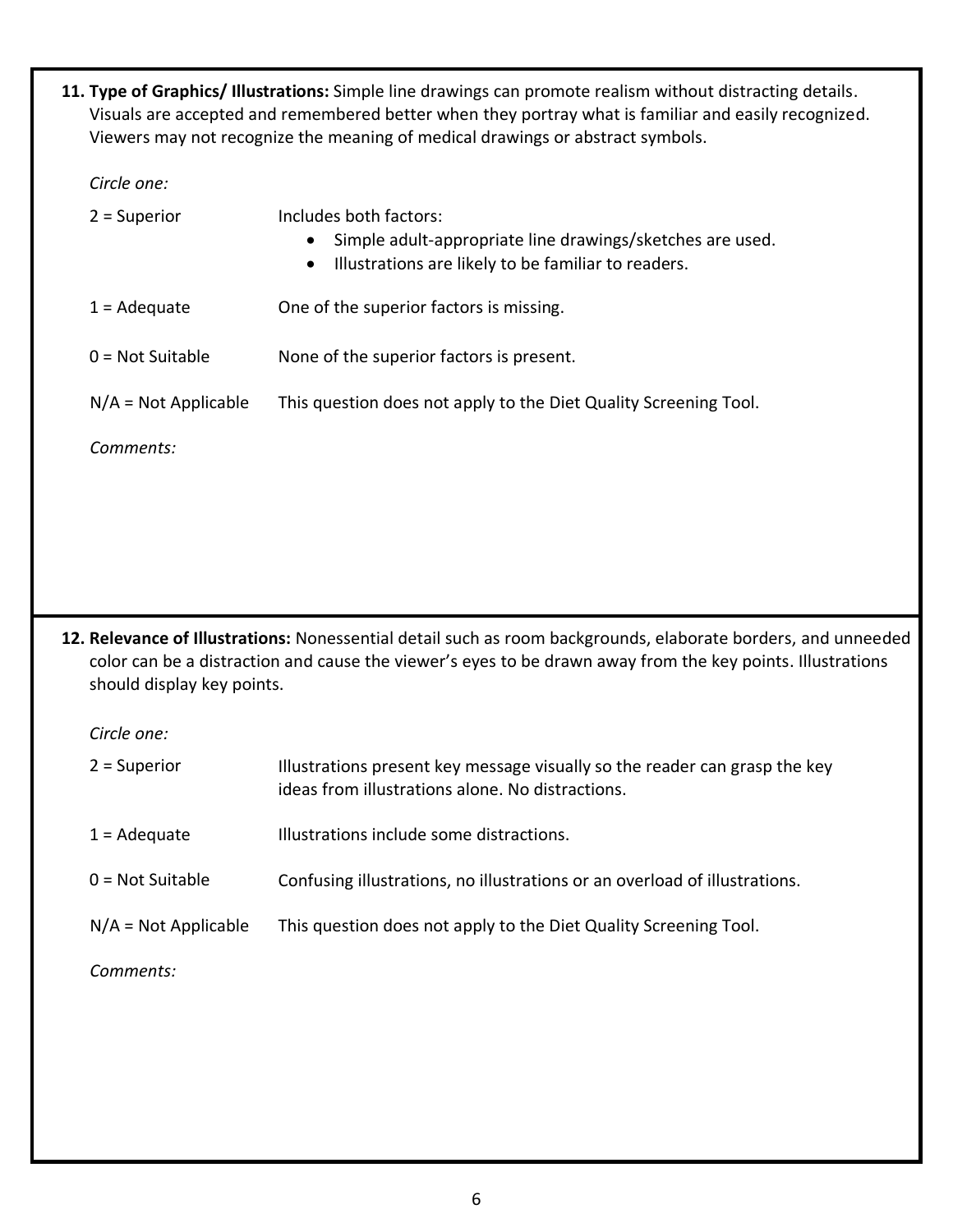**13. Lists, tables, charts, forms:** Many readers do not understand the purpose of lists and charts. Explanations or directions are essential.

#### *Circle one:*

| $2 =$ Superior         | Provides step-by-step directions with an example that will build self-<br>efficacy (confidence). |
|------------------------|--------------------------------------------------------------------------------------------------|
| $1 = \text{Adequate}$  | "How to" directions are too brief for readers to understand and use the<br>graphic without help. |
| $0 = Not$ Suitable     | Graphics are presented without explanation.                                                      |
| $N/A = Not Applicable$ | This question does not apply to the Diet Quality Screening Tool                                  |
| Comments:              |                                                                                                  |

**14. Captions used for Graphics:** Captions can quickly tell the reader what the graphic is all about and where to focus. A graphic without a caption is usually an inferior instruction and missed learning opportunity.

| $2 =$ Superior         | Explanatory captions with all or nearly all illustrations and graphics. |
|------------------------|-------------------------------------------------------------------------|
| $1 = \text{Adequate}$  | Brief captions are used for some graphics.                              |
| $0 = Not$ Suitable     | Captions are not used.                                                  |
| $N/A = Not Applicable$ | This question does not apply to the Diet Quality Screening Tool.        |
| Comments:              |                                                                         |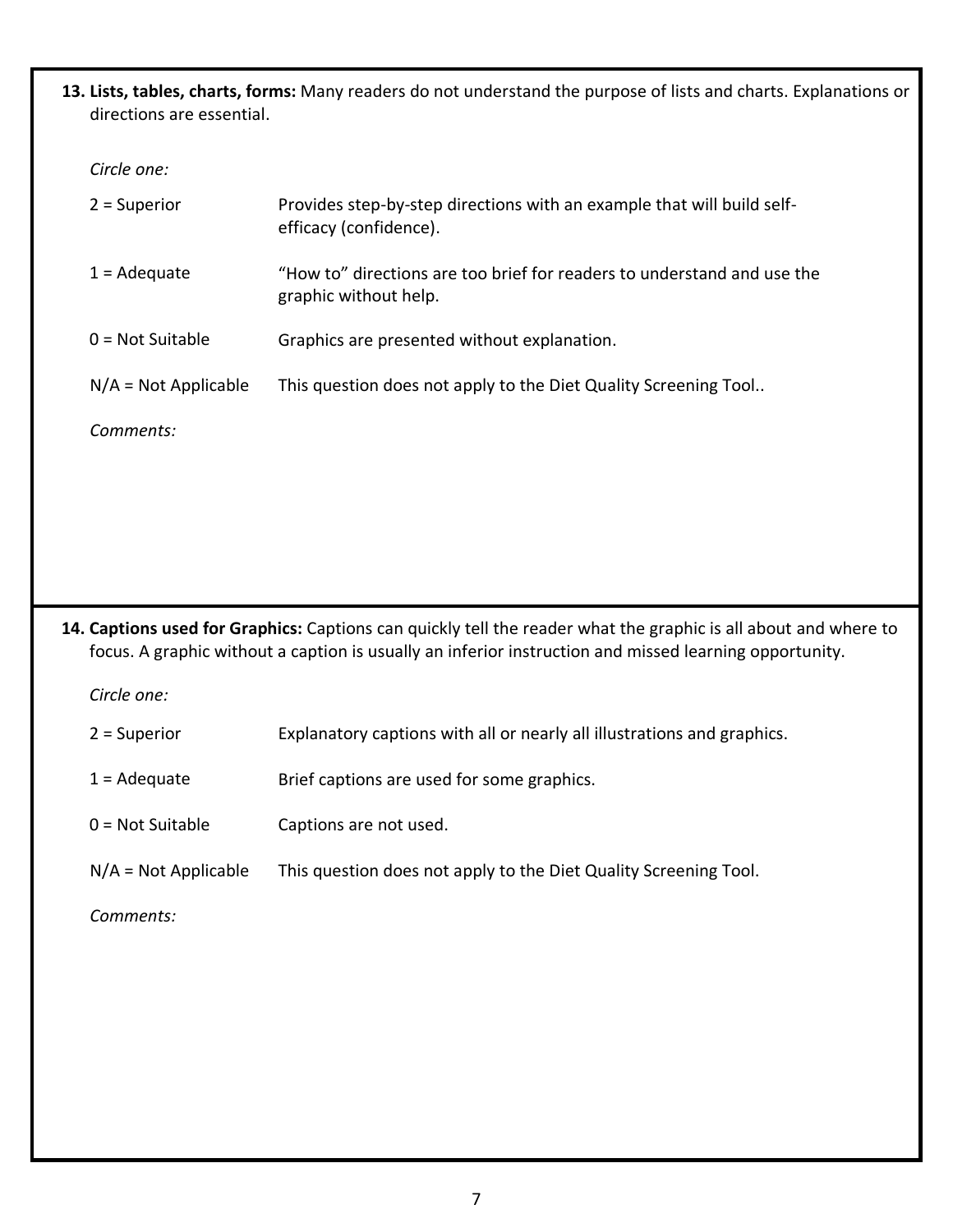## **Layout and Typography**

**15. Subheadings:** Few people can remember more than 7 independent items. For those with low literacy skills, the limit may even be 3 or 5 items. Longer lists need to be partitioned into smaller chunks.

*Circle one:*

| $2 =$ Superior         | Lists are grouped under descriptive subheadings. No more than 5 items are<br>presented without a subheading. |
|------------------------|--------------------------------------------------------------------------------------------------------------|
| $1 = \text{Adequate}$  | No more than 7 items are presented without a subheading.                                                     |
| $0 = Not$ Suitable     | More than 7 items are presented without a subheading.                                                        |
| $N/A = Not Applicable$ | This question does not apply to the Diet Quality Screening Tool.                                             |
| Comments:              |                                                                                                              |

**16. Typography:** Type size and fonts can make text easy or difficult to read for all skill levels. For example, type in ALL CAPS slows everyone's reading comprehension. When too many (6+) fonts and sizes are used on a page, the appearance becomes confusing and the focus uncertain.

| $2 =$ Superior         | At least three of the following four factors are present:                                                                                                                                                                                             |
|------------------------|-------------------------------------------------------------------------------------------------------------------------------------------------------------------------------------------------------------------------------------------------------|
|                        | Text type is in uppercase and lowercase readable font.<br>$\bullet$<br>Type size is at least 12 point (this is 12 point).<br>Typographic cues (bold, size, color) emphasize key points.<br>No ALL CAPS for long headers or running text.<br>$\bullet$ |
| $1 = \text{Adequate}$  | Two of the superior factors are present.                                                                                                                                                                                                              |
| $0 = Not$ Suitable     | One or none of the superior factors are present. Or, six or more type<br>styles and sizes are used on a page.                                                                                                                                         |
| $N/A = Not Applicable$ | This question does not apply to the Diet Quality Screening Tool.                                                                                                                                                                                      |
| Comments:              |                                                                                                                                                                                                                                                       |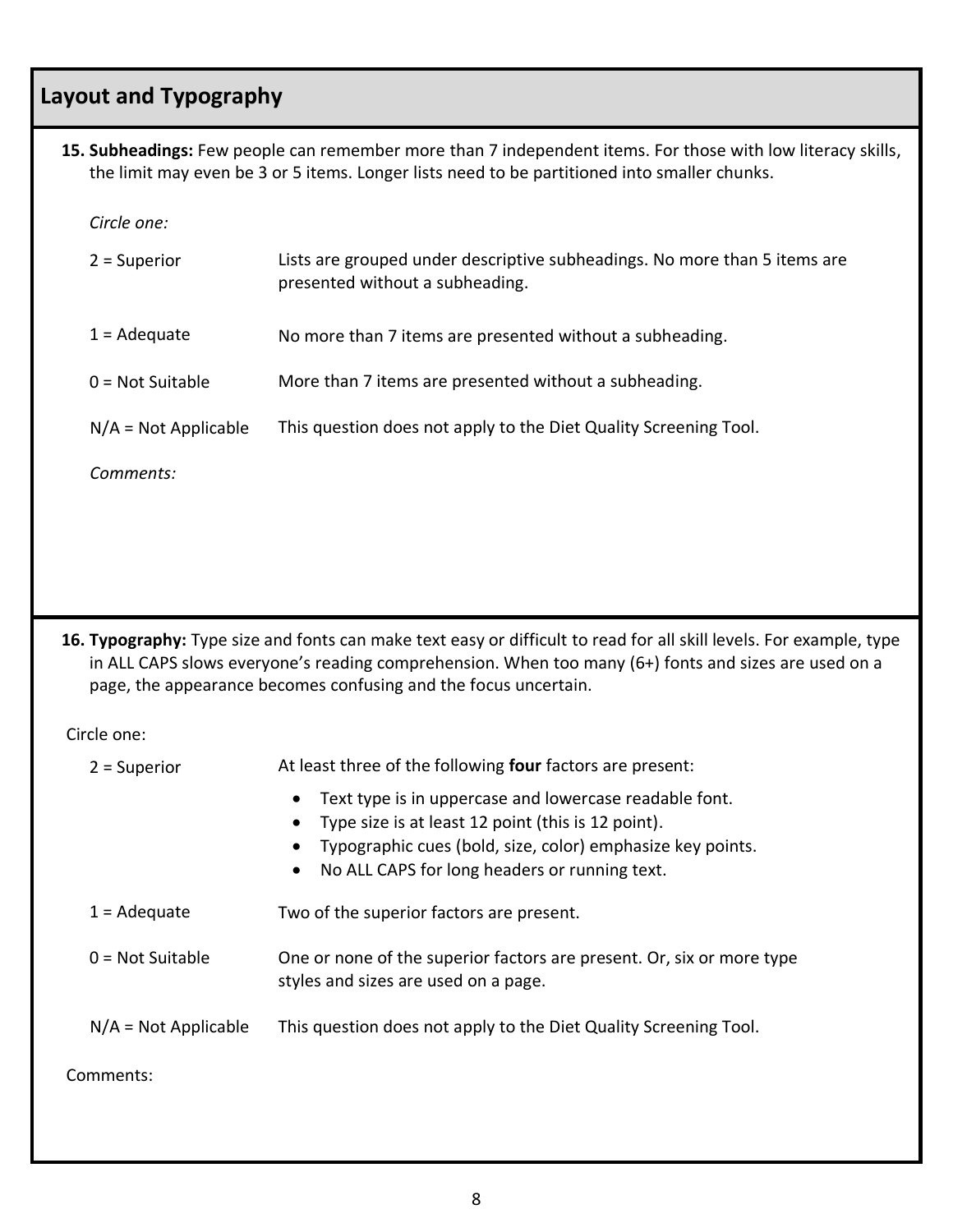|                                     | 17. Layout: The layout has substantial influence on the suitability of materials.                                                                                                                                                                                                                                                                                                                                                                                                                                                                                                                                                      |
|-------------------------------------|----------------------------------------------------------------------------------------------------------------------------------------------------------------------------------------------------------------------------------------------------------------------------------------------------------------------------------------------------------------------------------------------------------------------------------------------------------------------------------------------------------------------------------------------------------------------------------------------------------------------------------------|
| Circle one:                         |                                                                                                                                                                                                                                                                                                                                                                                                                                                                                                                                                                                                                                        |
| $2 =$ Superior                      | At least five of the flowing eight factors are present:<br>1. Illustrations are on the same page as the related text.<br>2. Layout and order of information is consistent, making it<br>easy for the reader to predict the flow of information.<br>3. Visual queuing (shading, boxes, arrows) is used to direct<br>attention to specific points or key content.<br>4. Pages do not appear cluttered.<br>5. Use of color supports and is not distracting to the message.<br>Line length is 30 to 50 characters and spaces.<br>6.<br>7. There is high contrast between type and paper.<br>8. Paper has a non-gloss or low-gloss surface. |
| $1 = \text{Adequate}$               | At least three of the superior factors are present.                                                                                                                                                                                                                                                                                                                                                                                                                                                                                                                                                                                    |
| $0 = Not$ Suitable                  | Two or fewer of the superior factors are present. Looks uninviting or hard to read.                                                                                                                                                                                                                                                                                                                                                                                                                                                                                                                                                    |
| $N/A = Not Applicable$<br>Comments: | This question does not apply to the Diet Quality Screening Tool.                                                                                                                                                                                                                                                                                                                                                                                                                                                                                                                                                                       |
|                                     |                                                                                                                                                                                                                                                                                                                                                                                                                                                                                                                                                                                                                                        |

# **Learning Stimulation & Motivation**

**18. Interaction Used:** When a reader does something to reply to a question or problem, chemical changes take place in the brain that enhance retention in long-term memory. Readers should be asked to solve problems, make choices, demonstrate, etc.

| $2 =$ Superior         | Problems or questions are presented for the reader's response.                                 |
|------------------------|------------------------------------------------------------------------------------------------|
| $1 = \text{Adequate}$  | Question and answer format is used to discuss problems and solutions<br>(passive interaction). |
| $0 = Not$ Suitable     | No interactive learning or stimulation is provided.                                            |
| $N/A = Not Applicable$ | This question does not apply to the Diet Quality Screening Tool.                               |
| Comments:              |                                                                                                |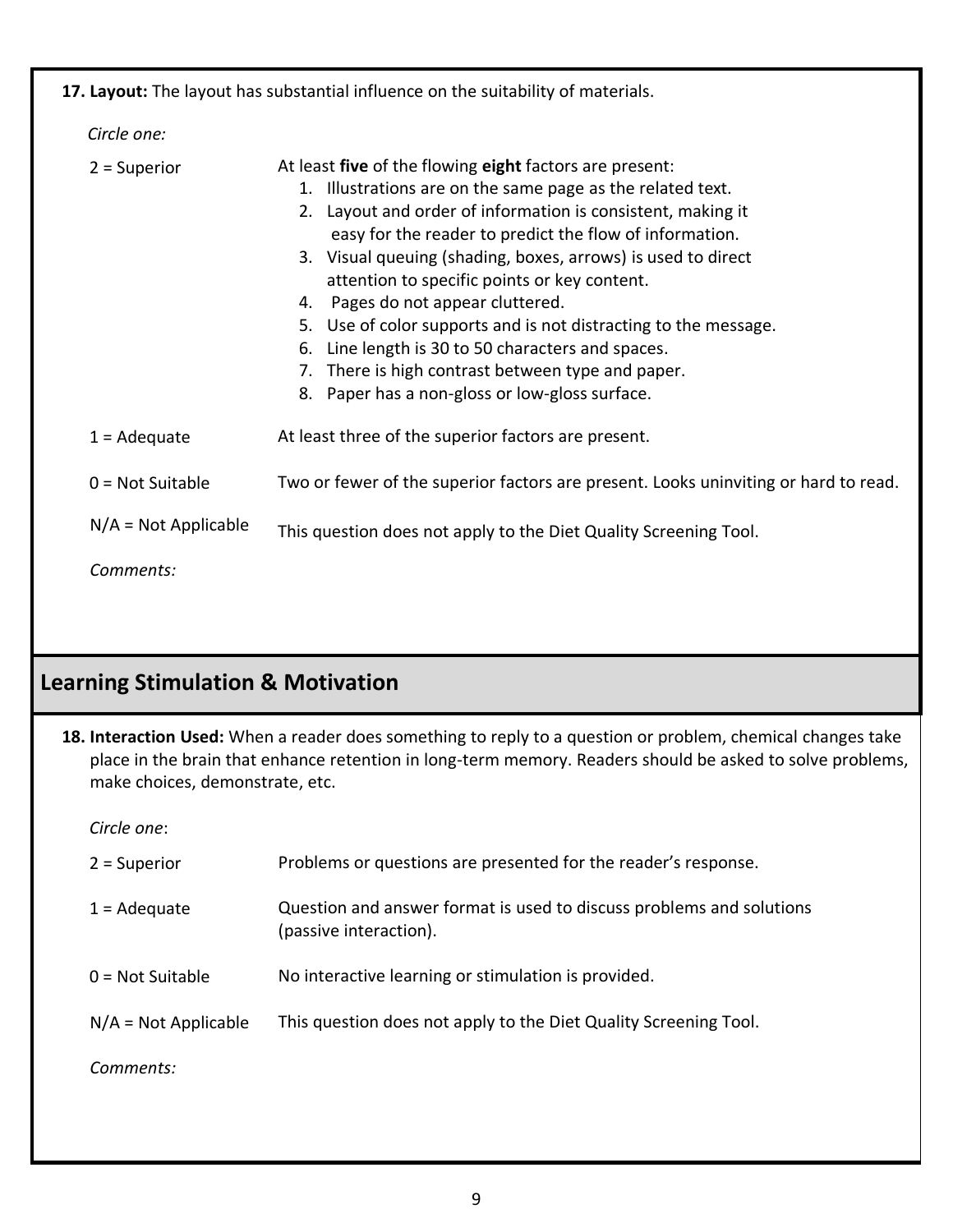**19. Desired Behavior Patterns Modeled:** People often learn more readily when specific, familiar instances are used rather than abstract or general concepts.

*Circle one:*

| $2 =$ Superior         | Instructions model specific behavior and skills. Example: nutrition instructions<br>emphasize changing eating patterns or cooking patterns. |
|------------------------|---------------------------------------------------------------------------------------------------------------------------------------------|
| $1 = \text{Adequate}$  | Information is a mix of technical and common language the reader may not<br>easily interpret in terms of daily living.                      |
| $0 = Not$ Suitable     | Information is presented in nonspecific or category terms such as food groups.                                                              |
| $N/A = Not Applicable$ | This question does not apply to the Diet Quality Screening Tool.                                                                            |
| Comments:              |                                                                                                                                             |
|                        |                                                                                                                                             |
|                        |                                                                                                                                             |
|                        |                                                                                                                                             |
|                        |                                                                                                                                             |

**20. Motivation:** People are motivated to learn when they believe the tasks and behaviors are doable.

*Circle one:*

| $2 =$ Superior         | Complex topics are subdivided into smaller parts so the reader may experience<br>small successes in understanding or problem solving, leading to self-efficacy<br>(confidence). |
|------------------------|---------------------------------------------------------------------------------------------------------------------------------------------------------------------------------|
| $1 = \text{Adequate}$  | Some topics are subdivided to improve the reader's self-efficacy (confidence).                                                                                                  |
| $0 = Not$ Suitable     | No partitioning is provided to create opportunities for small successes.                                                                                                        |
| $N/A = Not Applicable$ | This question does not apply to the Diet Quality Screening Tool.                                                                                                                |